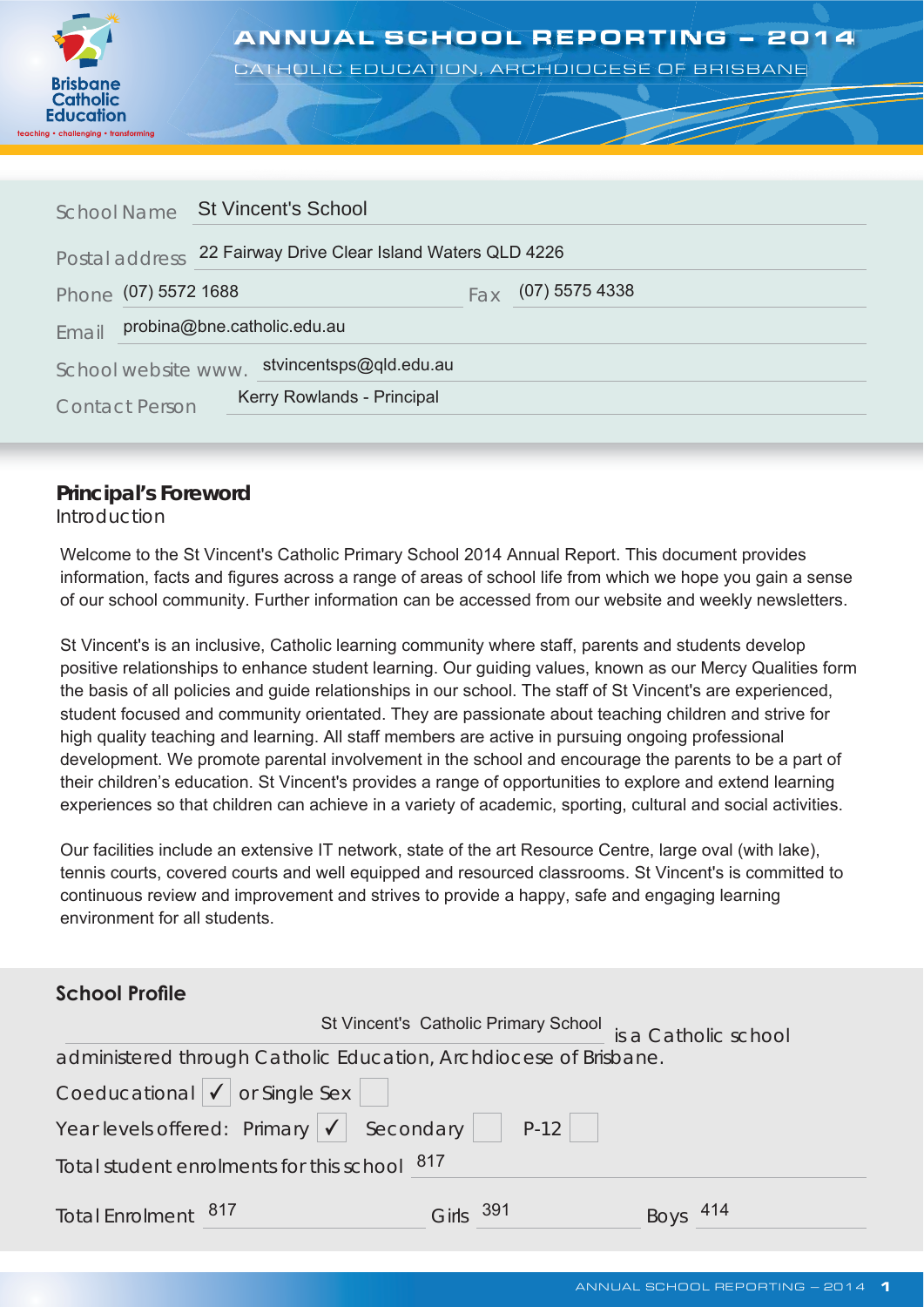Characteristics of the student body

St Vincent's is located in Clear Island Waters and draws students from the surrounding suburbs.

Enrolments remained consistent throughout 2014. A small number (around 1%) of families have identified as indigenous. The school caters for the needs of a number of students (around 1.5% of the student body) with verified disabilities and a small number of students (around 3%) for whom English is a second language. Nearly 90% of students are baptised Catholic with this figure being much higher in the early years where there is strong demand for enrolment.

Our student community is drawn from families that are representative of the broader community. This is evidenced by The Index of Community Socio-Educational Advantage (ICSEA).

|                       | Bottom quarter | Middle quarters |      | Top quarter |
|-----------------------|----------------|-----------------|------|-------------|
| St Vincent's students | $5\%$          | 21%             | .35% | 39%         |
| Australian Average    | 25%            | 25%             | 25%  | 25%         |

Our distinctive curriculum offerings

\*Religious Education, Prayer and Liturgical Celebrations

\*Cultural Literacy with Italian for Prep to Year 6

\*School Wide Positive Behaviour, Restorative practices, Friendly Schools and Families (an anti bullying programme), Daniel Morcombe Safety Programme

\*School sport programme for Years 5 and 6 that allows students to experience and participate in a wide range of different sports as well as Winter Sports' Competition

\*Swimming programme (Year 1 - 5), Surfing for Year 6

\*School, Catholic and regional carnivals

\*Camp program for children in Years 4 and 5 and trip to Canberra and skiing for Year 6

\*Public Speaking Lessons

\*Choral Speaking Choirs that participate in Gold Coast Eisteddfod

\*School choirs including a Boys' Choir

\*Early Years Arts Programme

\*Days of Celebration - eg Under 8's, World Environment Day, Book Week, Harmony Day

\*Seasons for Growth Programme for children experiencing grief and loss

\*Games factory lessons conducted by Guidance Counsellor

\*1 to 1 Laptop Programme (from Year 4)

\*School Musical (every two years)

\*Student led lunchtime games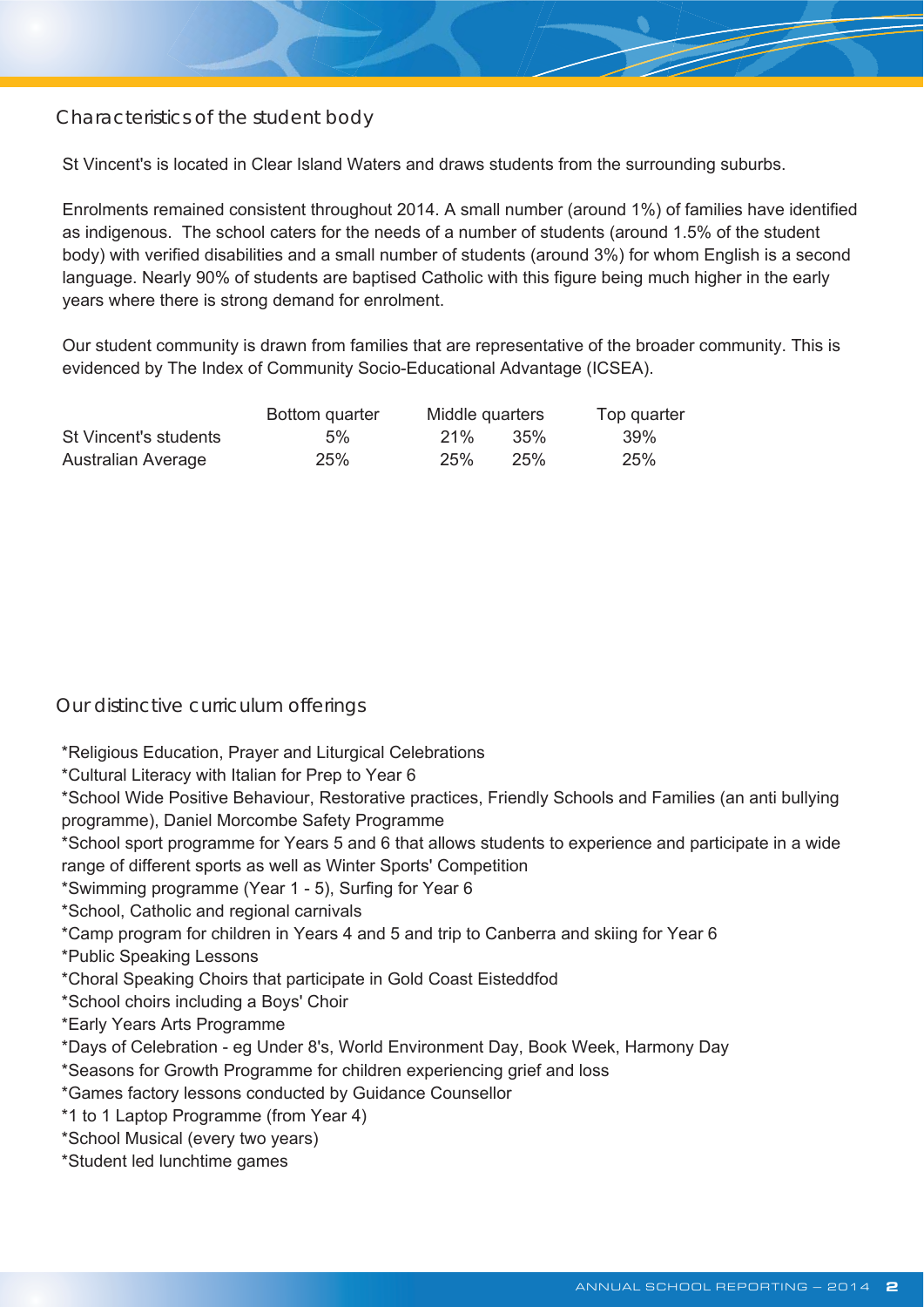#### Extra curricula activities

\*Runners Club (2 mornings a week), \*Instrumental Program offered to students from Years 3-6 (at an additional cost), \*School Disco, \*School Musical, \*Speech & Drama lessons (at an additional cost), \*Lunch Club (conducted by Community Liaison Person), \*Digifest (celebration of students' e-learning), \*Dads & Kids Camp Out

The following activities are offered before and after school for an additional coast to parents. They take place in either the parish hall, school grounds or classrooms:

\*Art \*Tennis \*Dancing \*Auskick \*Cricket \*Soccer \*Piano Lessons \*Physical Culture \*Karate \*Cheerleading

How Information and Communication Technologies are used to assist learning

Information and Communication Learning Technologies are an integral part of our way of learning and teaching at St Vincent's. The school continues to expend considerable funds in this area. The programme was extended to Year 4 in 2014. Staff members have committed to professional learning in a 1 to 1 situation.

Resources include:

Computers, data projectors and/or interactive whiteboards in classrooms/Multi Media Room/Library A 1 to 1 Student Laptop Program from Year 4

A bank of 30+ computers available to P-3 year levels

A bank of iPads used for Literacy Groups in Prep to Year 3

A bank of ipads used for students with disabilities

Other key digital resources that are utilised in classrooms to assist student learning include the Bug Club and Sunshine reading programs and Studyladder, all of which can be accessed from home.

The use of ICTs at St Vincent's is embedded into all subject areas rather than the traditional approach of 'computer lessons'.

Social climate inclusive of pastoral care and our response to bullying

St Vincent's strives to create a school climate that respects and cares for all members of the community. We promote and teach our core values, known as Mercy Qualities. The Community Liaison teacher co-ordinates support for new families and families who are experiencing grief, loss or illness. She also co-ordinates 'parent reps' who organise social events for each class.

Our School Wide Positive Behaviour Policy and Anti Bullying Policy outlines a whole school approach to establishing and maintaining a positive school climate. It includes proactive measures to address bullying and student behaviour by using Friendly Schools Programme, Restorative Practices and the Daniel Morcombe Child Safety Curriculum.

The school is organised into three clusters (P-2; 3-4, 5-7) with a member of the Leadership Team that supports each cluster. This model supports the pastoral care of students and families.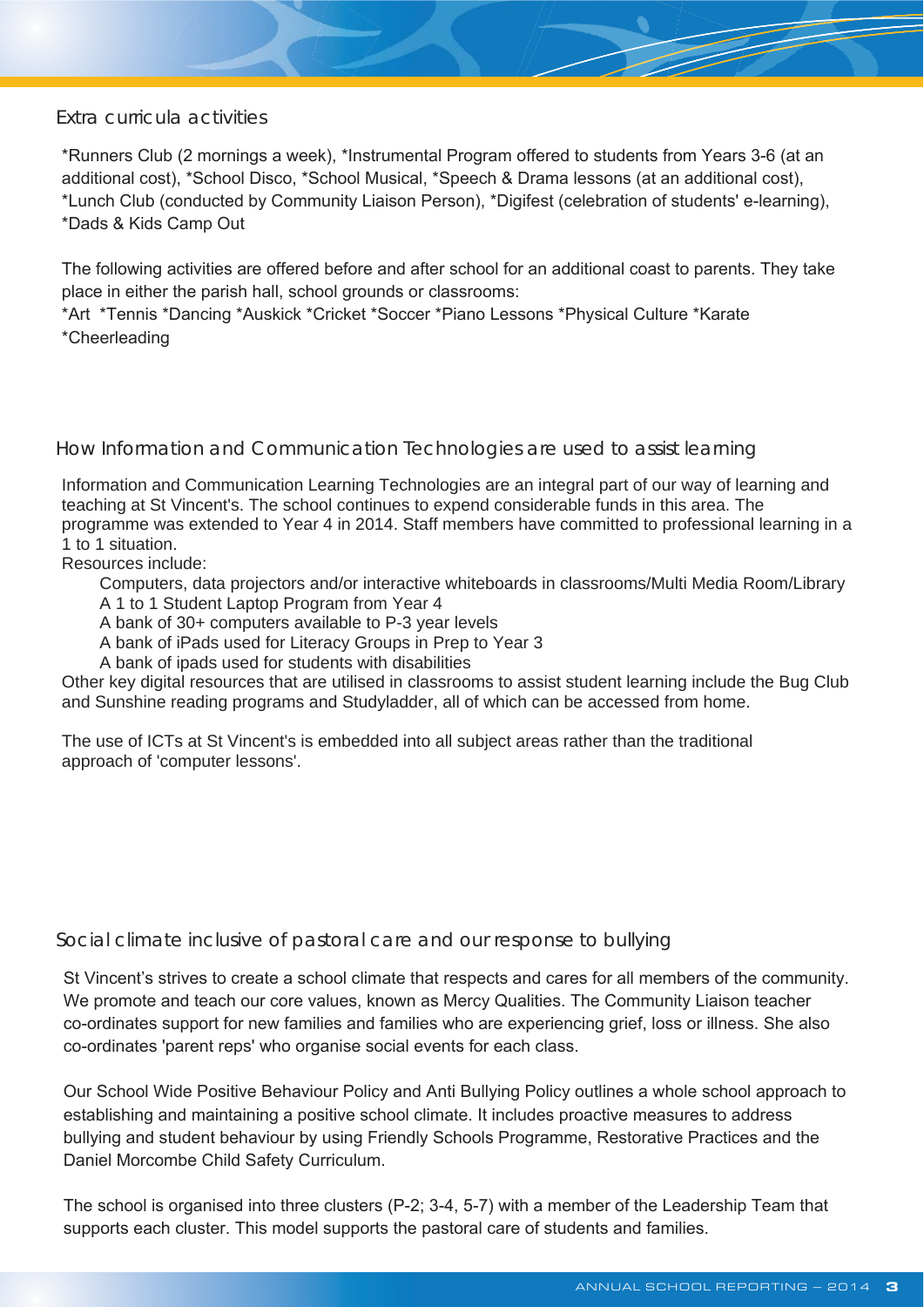#### Parent, student and teacher satisfaction with the school

Feedback from parents when enrolling is overwhelmingly positive. New parents speak of St Vincent's positive reputation in the community and existing parents speak of the positive culture evident, the care for the students and the quality of the teachers. Many letters from parents are received at the end of each year commending the work of the staff and school.

The 2014 staff survey reported that staff generally found St Vincent's a well resourced, supportive, collegial place to work. They rate interpersonal respect, job efficacy, support and resoucing highly.

Student voice data was gathered from several classes. On the whole students were happy in their classes and at the school.

#### Parent involvement in their child's education

St Vincent's school actively welcomes the involvement of parents within the school and their child's education. A well planned and comprehensive induction program has been developed for parents of new students in Prep. Parents are invited to a orientation night in their child's classroom at the beginning of Term 1. They receive formal written reports in Term 2 and Term 4 and are offered parent teacher meetings in Term 1, 2 and 4. Parents are invited to class masses, whole school assemblies and liaison group assemblies as well as Days of Celebration. Teachers invite parents to assist with excursions, reading, craft and extracurricular activities including sporting carnivals, competitions and celebrations of learning. Fathers are invited to breakfast before Father's Day and join their child's class for part of the morning session. There is an annual Dad and Kids' Camp over at school. Each year the Principal conducts parent forums around a specific topics.

St Vincent's has a small but active P&F body that promotes a number of both social and fundraising opportunities for parents. St Vincent's Night relies on the participation and engagement of the parent body.

### **Staff Profile**

| <b>Workforce Composition</b> | Teaching Staff | <b>Non-teaching Staff</b> |
|------------------------------|----------------|---------------------------|
| <b>Headcounts</b>            | 45             | 17                        |
| Full-time equivalents        | 40.3           | 13.4                      |
| Indigenous                   |                |                           |

#### Qualifications of all teachers

| <b>Highest level of attainment</b> | Percentage of teachers and leaders at the school attaining this level |
|------------------------------------|-----------------------------------------------------------------------|
| Doctorate                          |                                                                       |
| <b>Masters</b>                     | 18                                                                    |
| Post Graduate Diploma/Certificate  | 27                                                                    |
| <b>Bachelors Degree</b>            | 53                                                                    |
| Diploma/Certificate                |                                                                       |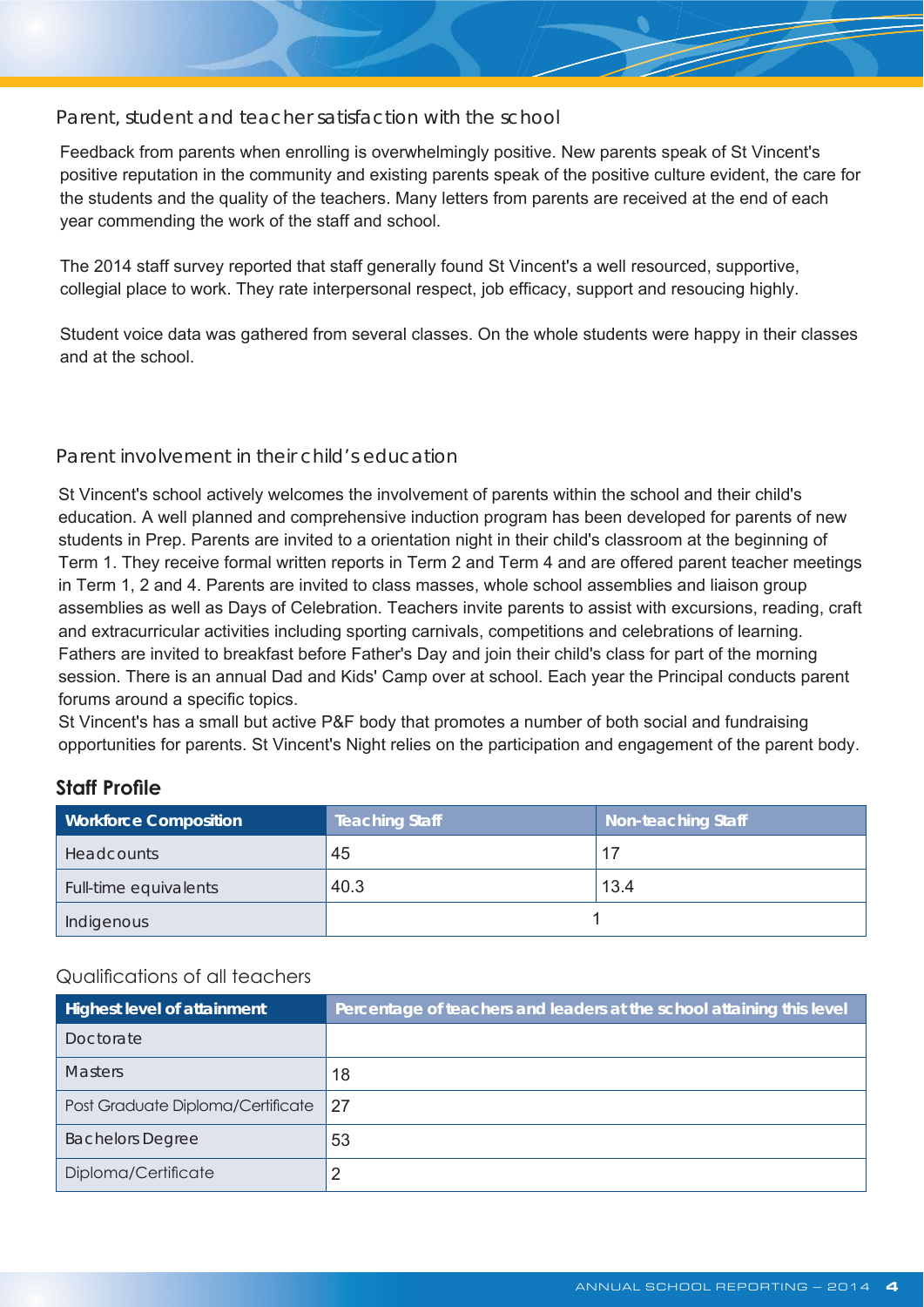Expenditure on and teacher participation in Professional Learning

The total funds expended on teacher professional learning in 2014 was \$165000<br>The major professional development initiatives were as follows

\*Key teacher involvement in professional learning and planning for Visible Learning Plus programme \*Key teacher involvement in professional learning and planning for Positive Partnership programme \*Religious Education (unit planning)

\*Spiritual Formation of staff (Catching Fire)

\*Teacher planning sessions

\*School wide positive behaviour support

\*Cyber safety - Brett Lee

# **School Income by Funding Source**

School income broken down by funding source is available via the My School website at http://www.myschool.edu.au/.

To access our school income details, click on the My School link above. You will then be taken to the My School website with the following:



'Find a school' text box.

Where it says 'Search by school name', type

in the name of the school you wish to view, and select <GO>'. Read and follow the instructions on the next screen; you will be asked to accept the Terms of Use and Privacy Policy before being given access to the school's My School entry web page.

School financial information is available by selecting 'School finances' in the menu box in the top left corner of the school's entry web page.

### **Average staff attendance rate**

The staff attendance rate was 96.23 % in 2014.

# **Proportion of staff retained from the previous school year**

From the end of the 2013 school year,  $100\%$  of staff were retained by the school for the 2014 year.

### **Key Student Outcomes**

| Whole School Attendance Rate<br>93 |    | %    |                        |    |   |
|------------------------------------|----|------|------------------------|----|---|
| Prep Attendance Rate               |    | N/A  | Year 4 Attendance Rate | 93 | % |
| Year 1 Attendance Rate             | 93 | $\%$ | Year 5 Attendance Rate | 94 | % |
| Year 2 Attendance Rate             |    | $\%$ | Year 6 Attendance Rate | 93 | % |
| Year 3 Attendance Rate             | 94 | $\%$ | Year 7 Attendance Rate | 93 | % |